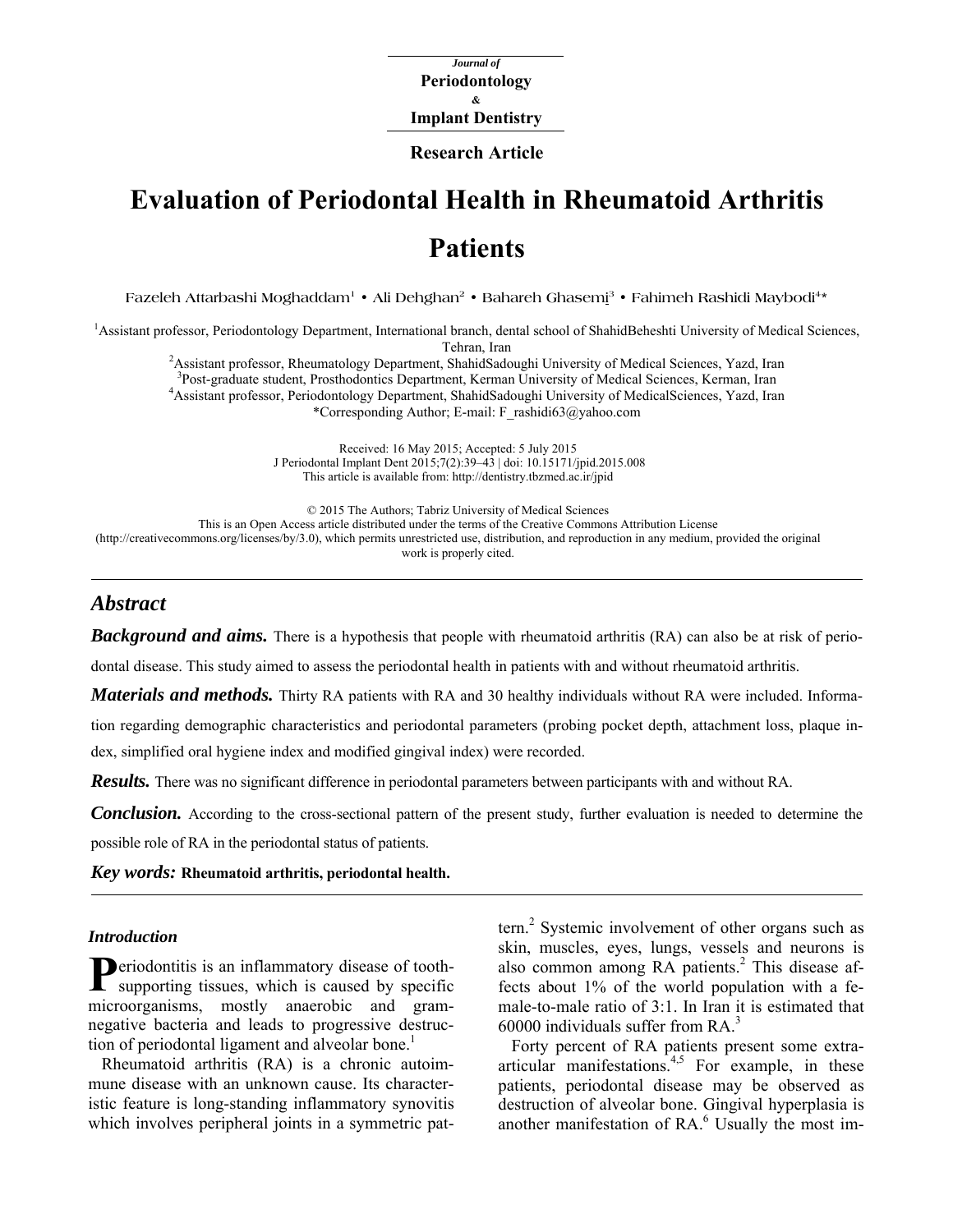portant sign of RA in orofacial region is temporomandibular joint (TMJ) involvement which is observed in almost 60% of RA patients.<sup>4</sup>

Many microorganisms involved in the induction of RA in a genetically susceptible patient have some common features with the organisms observed in periodontitis. It is also found that the serum levels of IgG antibodies associated with some periodontitis organisms such as *P. gingivalis* and *P. intermedia* are high in RA patients.<sup>7</sup>

Kaber et  $al^{10}$  reported that in RA patients, gum hemorrhage, probing depth, attachment loss and missed teeth was increasingly higher than control groups. Mercado et  $al^3$  in a study found that the prevalence of RA in patients referring for periodontal treatments was 3.95% higher than those referring for other dental treatments and concluded that patients suffering from moderate or severe periodontal disease are in an increased risk of RA.

Some other studies have also found a relationship between periodontal disease and RA.<sup>11-15</sup> Rosenstein et al<sup>7</sup> proposed that humoral immunity response to oral bacteria is a stimulus for development of RA. Mikael et al<sup>16</sup> in their study concluded that periodontal diseases are related to the higher level of TNF- $\alpha$ in RA patients, but Mercado et  $al<sup>11</sup>$  did not find a difference between RA and healthy individuals regarding periodontal indices.

Considering the existing controversies, in this study we aimed to assess the periodontal health in RA patients in comparison to healthy individuals.

# *Materials and Methods*

Thirty RA patients referring to Khatam-al-Anbia Clinic, Yazd, Iran, participated in this study as a case group. Thirty healthy people which were matched regarding age, gender and smoking status were selected as a control group. In each group there were 26 females and 4 males.

Inclusion criteria for the case group consisted of definite diagnosis of RA by a rheumatologist. Exclusion criteria for both groups consisted of a history of other systemic diseases affecting the periodontium, including diabetes mellitus, leukemia, neutrophilic defects, hormonal disorders, Down syndrome, hepatitis B, diseases which needed prophylactic treatment

before examination such as infectious endocarditis, pregnancy, patients who consumed drugs such as anti-epileptics, calcium canal blockers, or hormones that increase gingival thickness.

Data was recorded using a questionnaire consisting of two parts. The first part included demographic data, medical history, and drug consumption and the second part included the results of periodontal examinations. Periodontal examinations were performed under the dental unit light, using Williams probe. Probing pocket depth (PPD), attachment loss (AL), plaque index (PI), simplified oral hygiene index (OHI-S) and modified gingival index  $(MGI)<sup>17</sup>$ were assessed. The OHI-S was calculated by the scores given to the debris and calculus on the tooth surfaces according to the following range: 0: no debris/calculus present; 1: debris/calculus covering not more than 1/3 of the tooth surface; 2: debris/calculus covering not more than 2/3 but more than 1/3 of the tooth surface; 3: debris/calculus covering more than 2/3 of the exposed tooth surface or a continuous heavy band of subgingival calculus around the cervical portion of the tooth.

This study was performed in accordance with the Declaration of Helsinki and subsequent revisions<sup>18</sup> and was approved by the Ethics Committee of Shahid Sadoughi University of Medical Sciences. An informed consent was obtained from all the participants.

SPSS (Version 16, SPSS INC) software was used for analysis of data. T-test and Mann-Whitney test were used to compare the two groups.  $P<0.05$  was considered to be statistically significant.

# *Limitations*

Difficulties in finding RA patients without any other systemic diseases or overlapping syndromes.

# *Results*

In this study 60 participants (30 cases and 30 controls) were assessed. Mean age of all the subjects was 35.00±5.85 years. Mean age of the case group was 35.50±5.93 years and mean age of the control group was 34.50±5.82 years, with no significant differences ( $P=0.513$ ). Table 1 shows the periodontal status in both groups. There were no significant dif-

**Table 1. Comparison of periodontal indices in both groups** 

| <b>Periodontal indices</b> | Healthy<br>$M \pm SD$ | Patient<br>$M\pm SD$ | P-value |
|----------------------------|-----------------------|----------------------|---------|
| <b>MGI</b>                 | $1.16 \pm 0.79$       | $1.3 \pm 0.87$       | 0.536   |
| <b>OHIS</b>                | $1.18 \pm 0.65$       | $1.21 \pm 0.67$      | 0.883   |
| $PD$ (mm)                  | $1.81 \pm 0.42$       | $1.92 \pm 0.54$      | 0.509   |
| PI                         | $0.49 \pm 0.19$       | $0.51 \pm 0.19$      | 0.584   |

T-test and Mann–Whitney test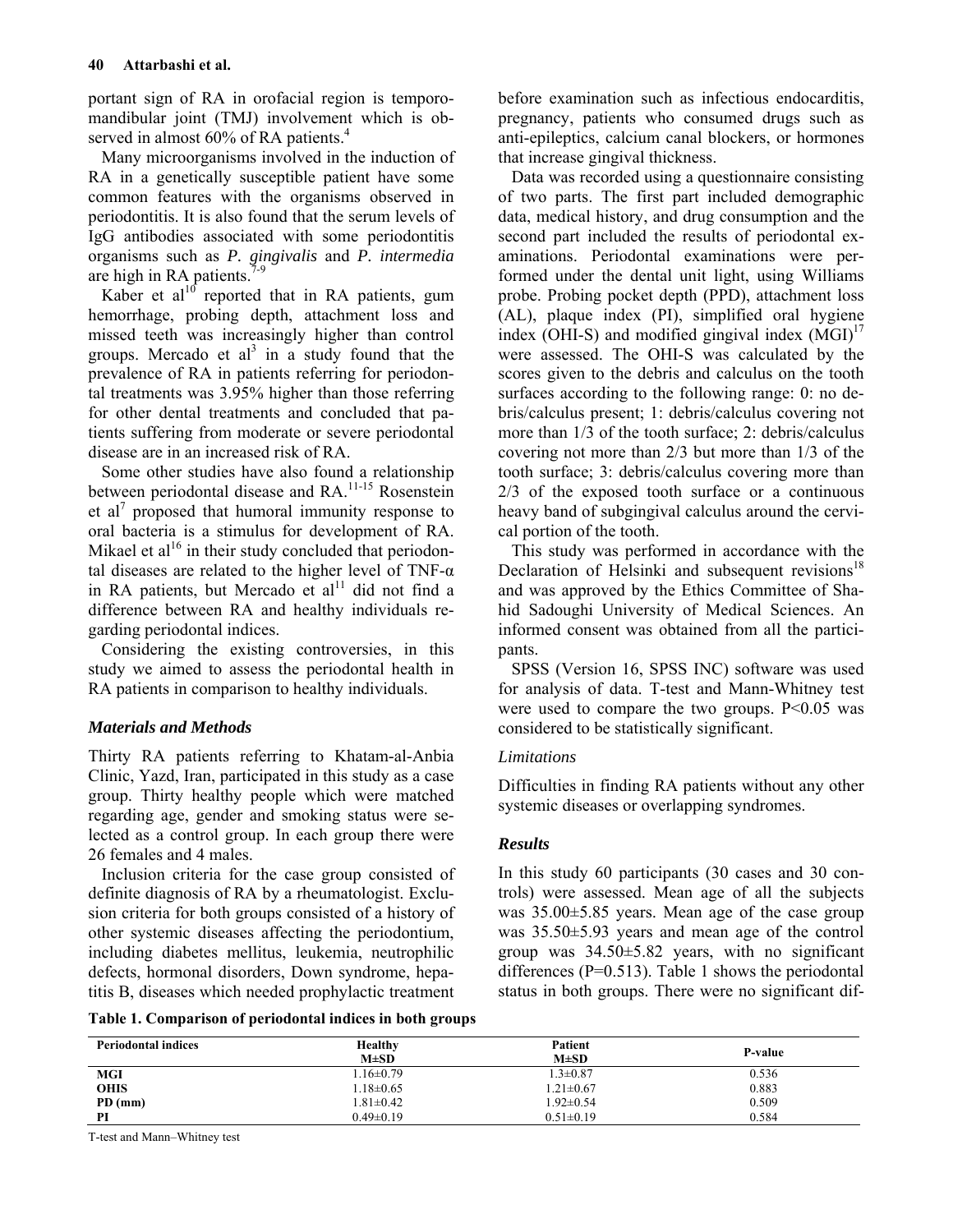ferences in PPD, MGI, OHI-S and PI between the case and control groups (Table 1). It should be mentioned that mean of attachment loss (AL) was zero in most of the patients without normal distribution. There were no significant differences between the mean of AL between the two groups  $(P>0.05)$ .

In this study, according to the median age of the patients and healthy individuals, both groups were divided into two subgroups of <35 or  $\geq$ 35 years of age. Mean of the periodontal indices in the two groups, in terms of age, are shown in Table 2.

According to the median of PI, the case and control groups were divided into subjects with PI≤0.5 and PI>0.5. Mean of the indices other than plaque-related ones, in terms of PI values, are shown in Table 3.

# *Discussion*

Hard and soft tissue damages in rheumatoid arthritis and periodontal disease have many similarities with each other, in terms of pathological processes and mechanisms of inflammation. Therefore, this hypothesis seems to indicate that patients with rheumatoid arthritis are more likely to develop periodontal disease than healthy individuals. Therefore, this study was designed to evaluate the periodontal health of patients with rheumatoid arthritis. Since the oral health status, as a confounding factor, could affect the results of the study, participants in both groups were matched in terms of oral health status. For this purpose, simplified oral hygiene index (OHIS) and plaque index (PI) were used. In addition, smoking and age are also effective in periodontal parameters. Therefore, considering the fact that in this study PI and OHIS indices were not significantly different between the two groups  $(P>0.05)$  and all the participants were non-smokers and were matched for age and sex, the evaluation of possible association between periodontal disease and rheumatoid arthritis was more reliable.

There were no significant differences in PPD, MGI and AL between the case and control groups. In a study in 2001, Mercado et  $al<sup>11</sup>$  compared the periodontal status of patients with rheumatoid arthritis and the control group and found no differences in plaque index and gingival index, which is consistent with our study.

In Taheri et  $al^{19}$  study in 2002, patients with rheumatoid arthritis showed significant increases in plaque index, papillary bleeding index and number of missing teeth, compared to the healthy control group. Two latter results might be attributed to a significant difference between the mean plaque indices in both groups, which was not observed in the present study. In the study above, the mean age of patients with RA (45 years) was higher than the mean age of the participants in our study (35 years). The age difference might be another reason for the difference between these two studies because with aging, due to the cumulative nature of periodontal disease, periodontal destruction and AL will also increase, which is independent from the presence of rheumatoid arthritis. On the other hand, it seems that older people, due to the prolonged exposure to RA disease and the effect of inflammatory factors, may show worse periodontal status. Three patients also had secondary Sjögren's syndrome in Taheri study, which might have affect their periodontal indices.

In a study in 2012, Torkzaban et  $al^{20}$  reported no significant differences in the PI means between RA and non-RA subjects, consistent with the present study. According to Torkzaban et al study, there was no statistically significant correlation between RA and any of the periodontal indices and much more evidence is needed to support the cause-and-effect relationship between RA and periodontal indices.

|  |  | Table 2. Comparison of periodontal indices on the basis of age |
|--|--|----------------------------------------------------------------|
|  |  |                                                                |

| Age         | $\geq$ 35       |                 |                  | <35             |                |  |
|-------------|-----------------|-----------------|------------------|-----------------|----------------|--|
|             | Healthy         | Patient         | <b>Healthy</b>   | Patient         | <b>P-value</b> |  |
| Indices     | $M\pm SD$       | $M\pm SD$       | $M\pm SD$        | $M\pm SD$       |                |  |
| <b>MGI</b>  | $.06\pm 0.57$   | $1.2 \pm 0.86$  | $.28 \pm 0.29$   | $1.04 \pm 0.91$ | 0.711          |  |
| <b>OHIS</b> | $0.95 \pm 0.62$ | $1.24 \pm 0.68$ | $1.46 \pm 0.59$  | $1.18 \pm 0.61$ | 0.218          |  |
| $PD$ (mm)   | $1.89 \pm 0.45$ | $1.78 \pm 0.47$ | $1.92 \pm 0.40$  | $1.86 \pm 0.68$ | 0.520          |  |
| PI          | $0.41 \pm 0.19$ | $0.51 \pm 0.19$ | $0.566 \pm 0.17$ | $0.51 \pm 0.19$ | 0.196          |  |

T-test and Mann–Whitney test

| Table 3. Comparison of periodontal indices on the basis of plaque index values |  |  |  |  |  |  |
|--------------------------------------------------------------------------------|--|--|--|--|--|--|
|--------------------------------------------------------------------------------|--|--|--|--|--|--|

| PI             |                             | $0.50$               |                             | >0.50                |         |
|----------------|-----------------------------|----------------------|-----------------------------|----------------------|---------|
| <b>Indices</b> | <b>Healthy</b><br>$M\pm SD$ | Patient<br>$M\pm SD$ | <b>Healthy</b><br>$M\pm SD$ | Patient<br>$M\pm SD$ | P-value |
| <b>MGI</b>     | $0.78 \pm 0.42$             | $0.73 \pm 0.45$      | $.5 \pm 0.89$               | $.86 \pm 0.83$       | 0.711   |
| PD (mm)        | $.80 \pm 0.35$              | $.89 \pm 0.30$       | $2\pm 0.46$                 | $.75 \pm 0.70$       | 0.218   |

T-test and Mann–Whitney test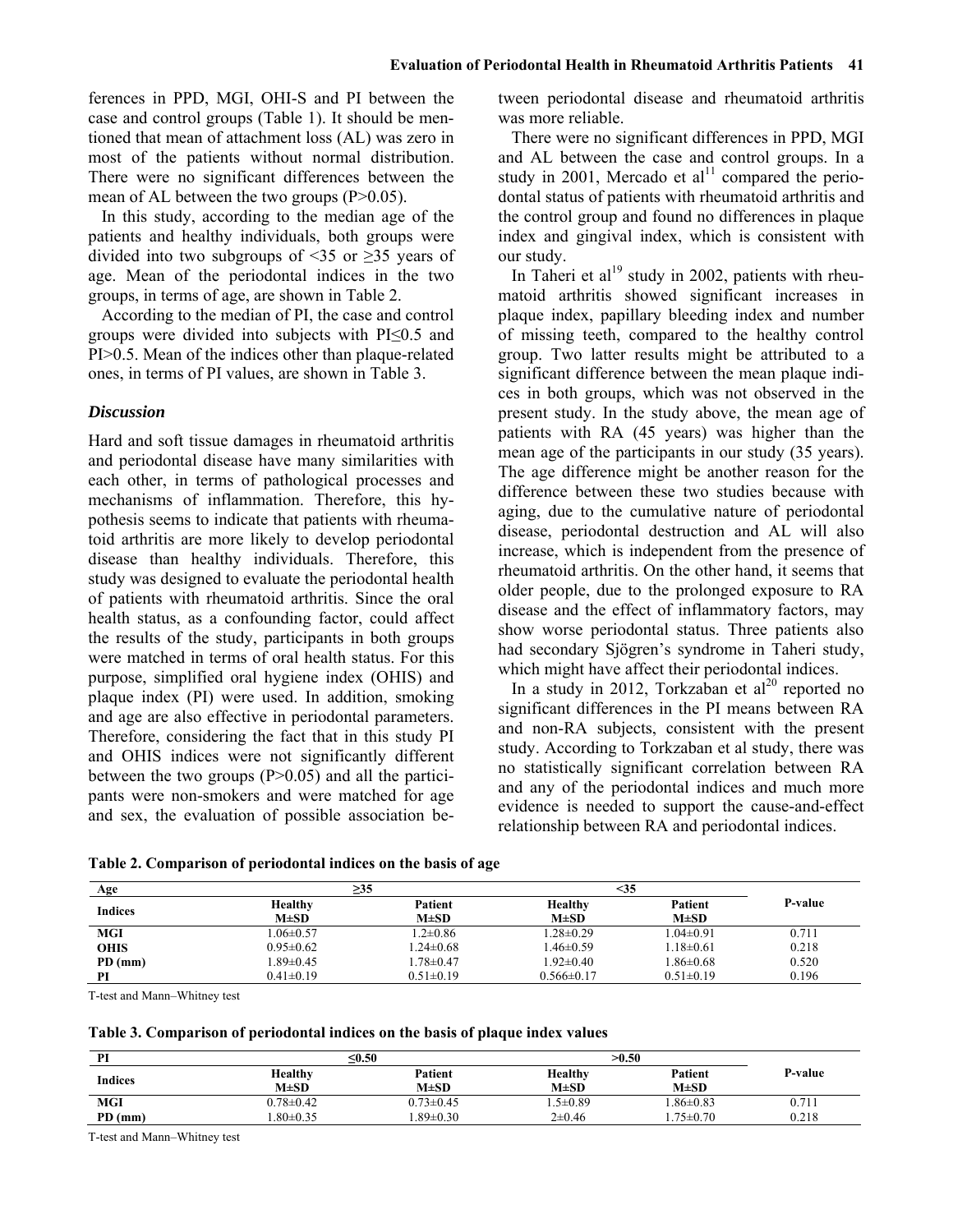### **42 Attarbashi et al.**

Bakhtiari et al<sup>21</sup> in 2009 reported that developing periodontal disease in patients with rheumatoid arthritis is more common than in healthy people and 60% of RA patients in this study had moderate to severe periodontitis. Mean clinical attachment loss (AL) in patients with RA and healthy controls were 5.4 mm and 0, respectively, which was not consistent with our study.

According to a study by Javed et  $al<sup>22</sup>$  in 2014, there was no significant difference in socioeconomic status, educational status, self-perceived oral symptoms, and periodontal parameters (plaque index, bleeding on probing, probing depth, clinical attachment loss, number of missing teeth, and marginal bone loss) among chronic periodontitis patients with and without RA. Javed et al reported that selfperceived oral health and periodontal parameters are mainly governed by the intensity of chronic periodontitis and the role of RA in this context seems to be rather secondary. The results of this study are consistent, to some extent, with our study.

Rajkarnikar et al $^{23}$  in 2013 compared RA patients' specific measures for periodontitis, including plaque index, gingival index, number of missing teeth and radiographic alveolar bone loss scores with a control group matched in relation to age and gender with those of rheumatoid arthritis group. The average alveolar bone loss and gingival index was statistically higher in the RA group, although there was a similar median value of missing teeth and plaque index in both groups. Thus, the general concept that the functional upper limb disabilities in patients with RA contributed to poor manual dexterity resulting in poor plaque control was not confirmed in our study and was not validated in this study, either. Significantly higher value of gingival index or bone loss found in RA patients as compared to the controls could be attributed to the increased secretion of proinflammatory mediators in the RA group. This difference might be attributed to differences in rheumatoid arthritis severity or the higher reported occurrence of periodontitis among RA patients in Rajkarnikar et al study in comparison to ours.

## *Conclusion*

Because of the cross-sectional pattern of this study, it is not possible to determine whether the cause of periodontal disease is rheumatoid arthritis or whether periodontal disease is a risk factor for rheumatoid arthritis, or both diseases have a common pathology or not. However, it is recommended that the findings of other similar studies be taken into account and more attention be paid to oral hygiene, regular examinations and dental treatments in patients with rheumatoid arthritis.

#### *References*

- 1. Pischon N, Kroger J, Gulmez E. Association among rheumatoid arthritis, oral hygiene, and periodontitis. *J Periodontal* 2008;79:979-86. [doi: 10.1902/jop.2008.070501](http://dx.doi.org/10.1902/jop.2008.070501)
- 2. Shoenfeld Y, Sherer Y, Kalden JR. The expanding world of autoimmunity. *Trend Immunol* 2002;23:278-9. [doi:](http://dx.doi.org/10.1016/s1471-4906(02)02234-2)  [10.1016/s1471-4906\(02\)02234-2](http://dx.doi.org/10.1016/s1471-4906(02)02234-2)
- 3. Mercado F, Marshall RI, Klestov AC, Bartold PM. Is there a relationship between rheumatoid arthritis and periodontal disease? *J Clin Periodontol* 2000;27:267-72. [doi:](http://dx.doi.org/10.1034/j.1600-051x.2000.027004267.x)  [10.1034/j.1600-051x.2000.027004267.x](http://dx.doi.org/10.1034/j.1600-051x.2000.027004267.x)
- Majaka Ds, Holers VM. Can we predict the developmental of rheumatoid arthritis in the preclinical phase? *Arthritis Rheum* 2003;48:2701-5.
- 5. Rantapaa S, de Jong BA, Berglin E. Antibodies against cyclic citrullinated peptide and IgA rheumatoid factor predict the development of rheumatoid arthritis. *Arthritis Rheum* 2003;48:2741-8. [doi: 10.1002/art.11223](http://dx.doi.org/10.1002/art.11223)
- 6. Arnett F, Edworthy S, Bloch DA, McShane DJ, Fries JF, Cooper NS, et al. The American Rheumatism Association 1987 revised criteria for the classification of rheumatoid arthritis. *J Immunol* 1988;27:31-8.
- 7. Rosenstein ED, Greenwald RA, Kushner LJ, Weissmann G. Hypothesis: the humoral immune response to oral bacteria provides a stimulus for the development of rheumatoid arthritis. *J Dent Res* 2004;28:311-8. [doi: 10.1007/s10753-004-](http://dx.doi.org/10.1007/s10753-004-6641-z) [6641-z](http://dx.doi.org/10.1007/s10753-004-6641-z)
- 8. Bartold PM, Martino V, Cantly M, Hayne DR. Effect of porphyromonas gingivalis-induced inflammation on development of rheumatoid arthritis. *J Clin Periodontol* 2010;37:405-11.
- 9. Mikulus TR, Payne JB, Reinhardt RA. Antibody responses to porphyromonas gingivalis in subjects with rheumatoid arthritis and periodontitis. *J Immunol* 2009;9:38-42.
- 10. Kaber UR, Gleissner C, Dehne F, Michel A, Willershausen-Zonnchen B,, Bolten W. Risk for periodontal disease in patients with longstanding rheumatoid arthritis. *Arthritis Rheum* 1997;40:2218-21. [doi: 10.1002/art.1780401221](http://dx.doi.org/10.1002/art.1780401221)
- 11. Mercado F, Marshall RI, Klestov AC, Bartold PM. Relationship between rheumatoid arthritis and periodontitis. *J Periodontol* 2001;72:779-87. [doi: 10.1902/jop.2001.72.6.779](http://dx.doi.org/10.1902/jop.2001.72.6.779)
- 12. Soory M, Bertolo MB, Rossa C. Hormone medication of immune responses in the rheumatoid arthritis and periodontal disease. *Endor Metabol Disord* 2002;2:13-25.
- 13. Mercado F, Marshall RI, Bartold PM. Inter-relationship between rheumatoid arthritis and periodontal disease. *J Periodontol* 2003;30:761-72. [doi: 10.1034/j.1600-](http://dx.doi.org/10.1034/j.1600-051x.2003.00371.x) [051x.2003.00371.x](http://dx.doi.org/10.1034/j.1600-051x.2003.00371.x)
- 14. Anderson L, Poulsen AM, Holmstrup P. Oral infections and systemic disease. *Dent Clin North Am* 2003;47:575-98.
- 15. Routsias JG, Goules JD, Goules A, Pikazis D. Autopathogenic correlation of periodontitis and rheumatoid arthritis. *Rheumatology (Oxford)* 2011;50:1189-93. [doi:](http://dx.doi.org/10.1093/rheumatology/ker090)  [10.1093/rheumatology/ker090](http://dx.doi.org/10.1093/rheumatology/ker090)
- 16. Mikael N, Sigvardkop P. Gingivitis and periodontitis are related to repeated high level of circulating tumor necrosis factor- alpha in patients with rheumatoid arthritis. *J Periodontol* 2008;79:1689-96. [doi: 10.1902/jop.2008.070599](http://dx.doi.org/10.1902/jop.2008.070599)
- 17. Lobene RR, Weatherfold T, Ross NM, Menaker L. Modified gingival index for use in clinical trials. *Clin Prev Dent* 1986;8:3-6.